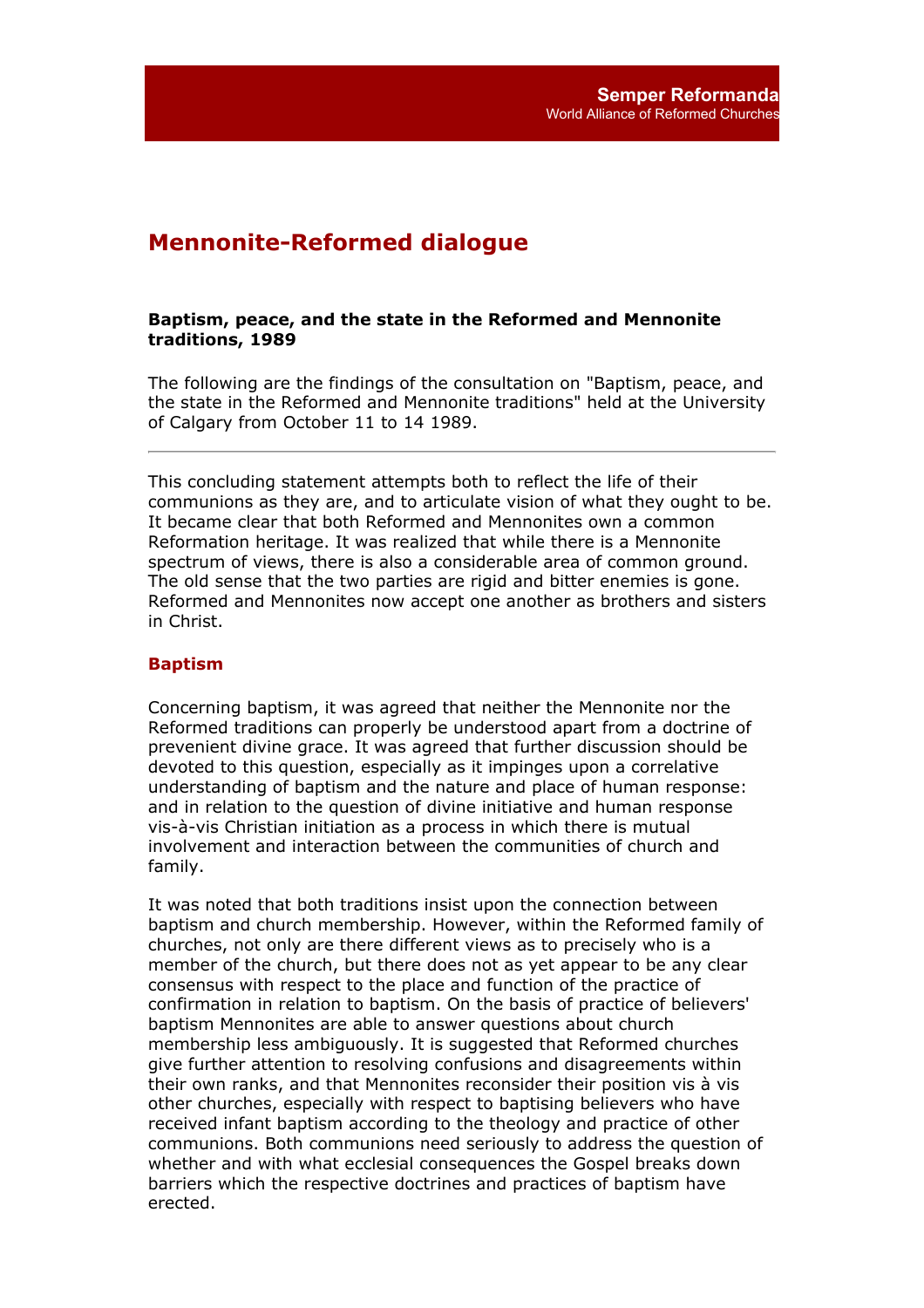The Reformed house clearly emerged as one in which there are many ecclesological mansions, and each ecclesiology (established or free, gathered or connectional) reflects differently nuanced understandings of the nature and function of baptism. whereas in all Reformed churches baptism is seen as the sacrament of incorporation into the church, and hence as the basis of the nurture of the child (or older believer) in the community of faith, in Reformed churches which are national in character, baptism per se may be viewed as constituting membership, and may in practice be a terminus. In Reformed churches which have adopted the ecclesiology of the gathered church, the role assigned to baptism is sometimes views as minimal. For their part, those Mennonite circles which are strongly ethnically conscious sometimes reduce believers' baptism to a mere formality. In order that serious dialogue may continue, the question of how a tradition which includes a variety of ecclesiologies may engage in discussion with one which is much more homogeneous is of primary importance.

It emerged from the papers and discussions that from the beginning of the Anabaptist movement, church discipline has been closely linked with baptism. Congregational discipline has also figured prominently in traditional Reformed ecclesiology and practice. However, both the misuse of disciplinary measures within the churches of both communions and the "spirit of the age" have either undermined the practice of congregational discipline, or contributed to its discontinuation. Both Mennonite and Reformed churches need a renewed theological understanding of baptism as entailing supportive parental and congregational accountability and discipline; and such an understanding needs to be practised consistently. Mennonites should view and practise discipline as a means of restoring an erring brother or sister in compassion and love. The Reformed should regain and re-institute a supportive and corrective practice of discipline as a part of normal congregational life. Both communions urgently need to examine the relation between baptism, the Lord's Supper, and discipline.

The dialogue participants have been challenged to re-examine the biblical foundations for Christian baptism, and to clarify the hermeneutical context within which Scripture is heard. Both Mennonites and Reformed acknowledge the Bible as the primary rule of faith and life in seeking further clarification, mutual correction, and a greater measure of unity in their views and practices of baptism. However, full agreement has not yet been reached on the following points:

- whether and in what sense baptism in the NT may be understood as analogous to circumcision in the Old (Col. 2.9-15);
- whether the NT teaches believers' baptism as the normative order;
- whether the NT understandings and accounts of baptismal practice allow for infant baptism;
- the sense in which baptism as "mystery" or "sacrament" may be grounder in the NT concept of "mystery" or the NT concept of "pledge" (I Pet. 3.21);
- the degrees to which differing views of covenant and of the relation between divine grace and faith comport with Scripture.

The scriptural foundations for the above issues need further examination.

#### **Peace and the state**

The realities of a nuclear age have prompted many in the Reformed family to address the peace question with greater urgently, and to take account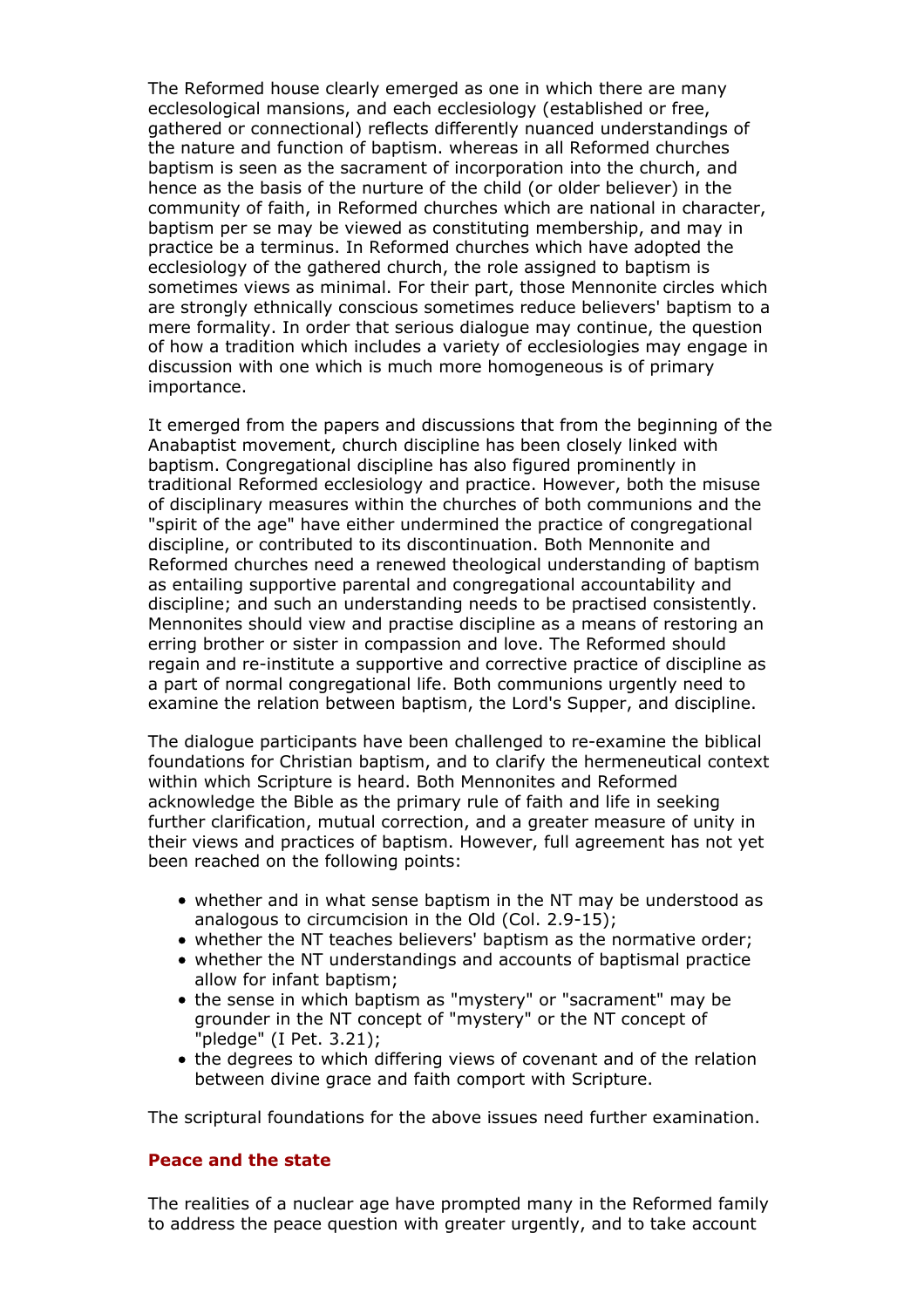of the fact that violence can be institutional, economic, and systemic as well as military. This recognition has prompted a fresh investigation of the strategies of active non-violence, and has greatly facilitated dialogue with the Mennonites.

If the issue of peace is adequately to be addressed, the Gospel must be related not only to questions of war, revolution, and military affairs, but also to an expanded theological understanding of the institutions of civilization - for example, families, economic and technological systems, cultural patterns, and political regimes. These were intended by God to be preservative and enhancing of human life, but are too often characterized by conflict, hostility, division, and violence. Believers, congregations, and the peoples of the world are thereby victimized. The vocation of all Christians to be peace-makers in all arenas of life requires careful consideration.

The Reformed have traditionally held that there are situations in which it becomes necessary for the Christian to take up the sword. The Mennonites have not traditionally endorsed this view. The establishment of a just order which entails the use of violet force is still, in the eyes of many of the Reformed, an obligation in a sinful world. However, some in the Reformed family adopt a stance which is in complete harmony with that of the Mennonites. Reformed scholars need to respond to the Mennonite challenge concerning the consistency of their stance(s) on peace, and the degree to which they are faithful to Scripture.

It became clear that there are differences in the way in which Scripture is read, both within the Reformed and Mennonite traditions and between them. Nevertheless in general it can be said that both traditions take their stand on the Christ event, including the life and example of Jesus, has atoning death on the Cross, his Resurrection and lordship over the powers. Within this understanding Mennonites and some part of the Reformed family, have emphasized the obligation of non-violent action in accordance with the teaching in the Sermon on the Mount. Other Reformed Christians would claim that free responsibility in Christ may involve violent action at times, undertaken in repentance, and confident in the forgiving mercy of God.

Despite the elements of convergence noted above, it was admitted that some continuing mutual suspicion remains, involving a partially articulated attribution of moral inadequacy. The Mennonites suspect that the Reformed-Puritan traditions sell out biblical principles too soon to the strictures of necessity. The Reformed heritage suspects that the Mennonite tradition says that it was to be socially responsible and engaged, but is not in fact ready to take full responsibility for justice in society.

The Mennonites' theological understanding of revolution requires clarification. Though not wishing to surrender their peace principle, they must ask: How are unjust rulers, who understand nothing but force, to be dethroned? It became clear that Mennonites are not abandoning traditional Anabaptist pacifism, but they are struggling with the question how to apply the peace principle concretely in today's situation. The Reformed noted that the Mennonite Central Committee is with the oppressed in its programmes, but that Mennonites are at a loss in some situations where the regime is unjust.

Both traditions are changing, the Reformed realizing that they must pay more attention to the integrity of the church as a witnessing and nurturing community that they have sometimes done, the Mennonites recognizing that they have to participate and act responsibly in society and culture.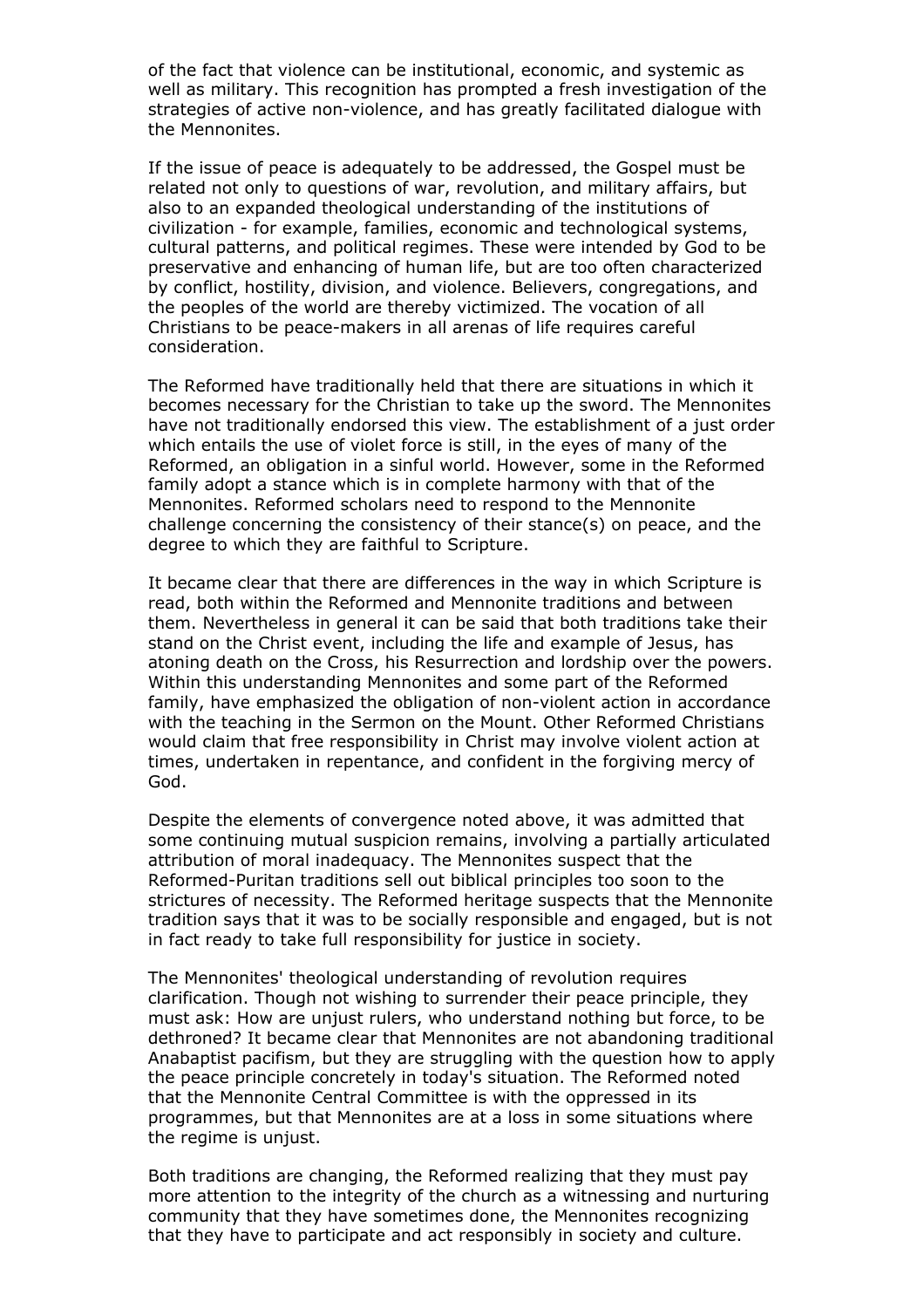The traditions are converging on the conception of Christ as transforming culture, as opposed to his being over, against, or above, it.

Reformed and Mennonites are coming together in understanding of what it is to be in but not of the world. There is acknowledgement on both sides of the dual membership of the Christian believer in the secular community and in the society of the redeemed. It is agree that the state is needed in a fallen world, as a positive but provisional institution, to maintain some relative order, justice, and peace, and that some degree of coercion is legitimate in the attainment of this end.

Pacifism is the crucial element of the witness of Mennonites to be listened to by the Reformed. It is to be noted that there are sections and groups for peace-making already at work in the Reformed context. Mennonites could greatly advance the discussion of this crucial issue if they would undertake scholarly work to show how the concern for peace is rooted in, and derives from, the whole work of Christ - his life and ministry, and his atoning death and final victory. The implications of God's redemptive Act in Christ for the mission of Christians as agents of peace and reconciliation need clearly to be worked out. Further work might be done on the analogy between the place of peace in the Mennonite tradition and that of the sovereign grace of God in the Reformed.

While there is convergence on the role of the church, differences remain as to its nature, and on the terms most appropriately used to express it. Hence the need for further analysis of this matter both within the two traditions and between them. It would seem that the Reformed tend to have a more social understanding of the catholicity of the church, while the Mennonites tend rather to emphasize the discipleship of believers in the context of commitment to community. In the effort to relate to culture, the Reformed have sometimes identified themselves too closely with it, while the Mennonites, in their effort to challenge culture, have sometimes distanced themselves too far from it.

## **Recommendations**

The following recommendations, addressed to the executive committees of the World Alliance of Reformed Churches and the Mennonite World Conference, were unanimously approved by the Reformed and Mennonite participants in the consultation on "Baptism, peace, and the state in the Reformed and Mennonite traditions," held at the University of Calgary, from October 11 to 141989.

- That in gratitude for the unity into which God, by grace, has called us, and with a view to urgent and credible mission, Reformed and Mennonites engage wherever possible in united witness and common study at all levels, from the local to the international.
- That the executive committee of the World Alliance of Reformed Churches promote a discussion among Reformed churches on the nature of the church, having regard to the varied ecclesiologies - and free, gather and connectional - that are to be found in that communion, the objective being to reach a biblically grounded ecclesiology which will take due account of the realities of the several societies within which the churches are currently called to serve. That the question of church establishments be raised with the Anglican Consultative Council and the Lutheran World Federation.
- That the Executive bodies of the World Alliance of Reformed Churches and the Mennonite World Conference promote a joint discussion between their member churches on the nature of the church and